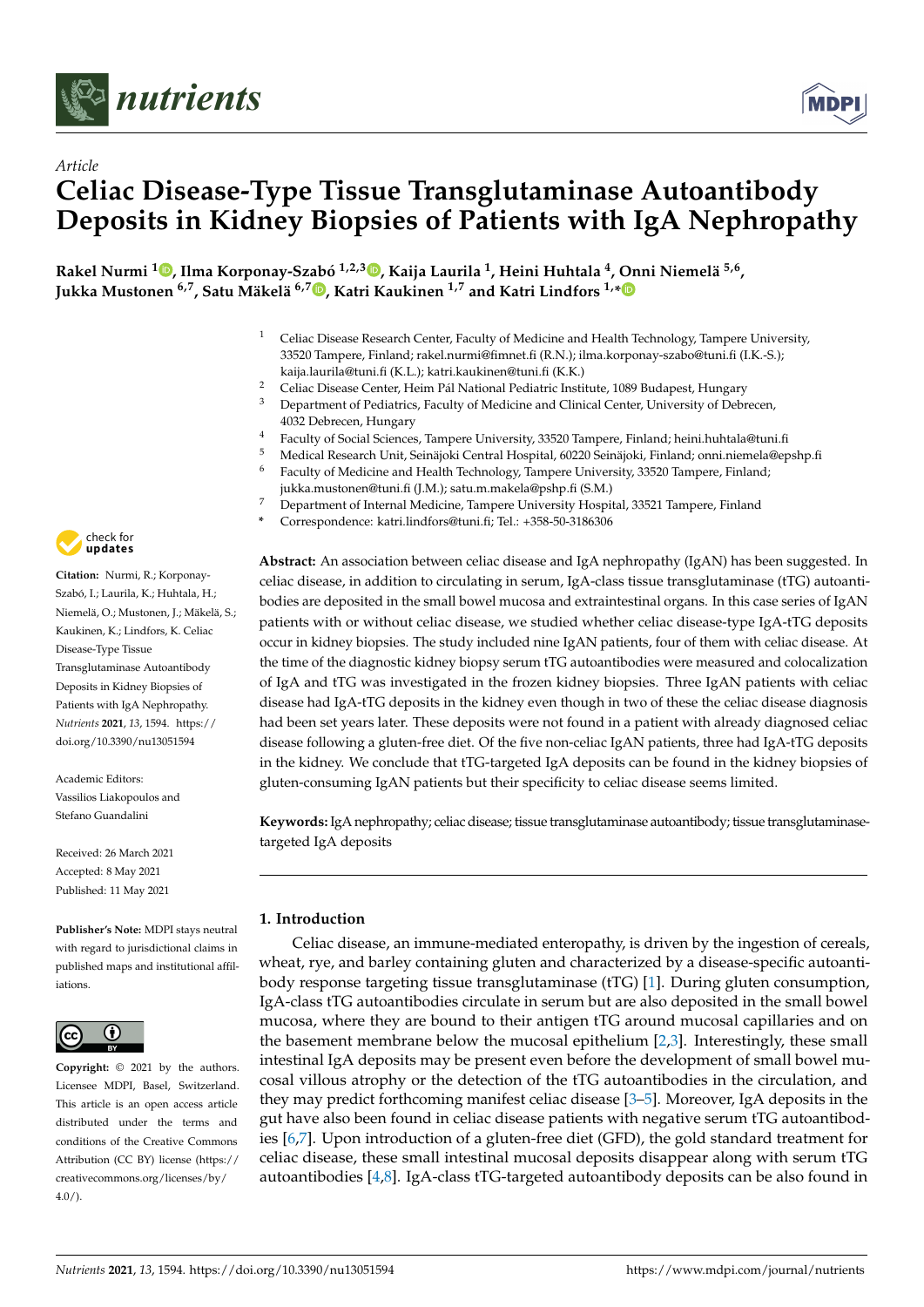several other tissues, including liver, muscle, and brain, often coinciding with extraintestinal manifestations of celiac disease affecting the organ in question (e.g., hepatitis, muscle weakness, and ataxia) [\[3](#page-6-2)[,7\]](#page-6-5). However, little is known about the occurrence of such extraintestinal IgA-tTG deposits long before diagnosis of celiac disease or their dependence on the presence of gluten in the diet.

It has been proposed that celiac disease may be associated with IgA nephropathy (IgAN), globally the most common primary chronic glomerular disease [\[9,](#page-6-8)[10\]](#page-6-9). The diagnostic hallmark of IgAN is the predominance of hypo-galactosylated IgA1 deposits in the mesangium of the glomeruli [\[11\]](#page-6-10). In IgAN, the interaction between environmental antigens, dysregulation of IgA immune responses and pathogenic circulating IgA complexes eventually leads to IgA1 deposits in the kidney [\[12\]](#page-6-11). Although celiac disease and IgAN target different organs, they have a great deal in common. As mentioned above, aberrant IgA response is involved in both diseases [\[13\]](#page-6-12). tTG is known to play a decisive role in the pathogenesis of celiac disease by modifying wheat gluten-derived gliadin into a more immunogenic form [\[14\]](#page-6-13). Although the role of tTG in IgAN is less clear, studies conducted in both human patients and mice suggest that tTG is needed for the development of IgANtype mesangial IgA deposits and the impairment of the clinical course of IgAN [\[15](#page-6-14)[,16\]](#page-6-15). The ingestion of dietary gluten is required for the development of celiac disease, and may also promote the development of IgAN, at least in mice [\[14](#page-6-13)[,17](#page-6-16)[,18\]](#page-6-17). In addition, GFD being the only treatment for celiac disease, it is intriguing that some reports have described clinical improvement of IgAN with the same diet [\[19](#page-6-18)[–21\]](#page-6-19).

The association between celiac disease and IgAN is still being actively researched. In this case series we investigated whether celiac disease-type tTG-targeted IgA autoantibody deposits occur in the kidney biopsies of IgAN patients with or without concomitant or subsequent celiac disease.

#### **2. Materials and Methods**

#### *2.1. Patients and Clinical Data*

This retrospective study reports a case series of nine adult IgAN patients on whom diagnostic kidney biopsy was performed during the period 1981–1987 at Tampere University Hospital, Finland. IgAN was defined as glomerulonephritis with typical light microscopy features and IgA as the sole or main glomerular immunofluorescence finding [\[9\]](#page-6-8). Four of the IgAN patients also had diagnosed celiac disease. Five non-celiac patients who had received their IgAN diagnoses during the same period were selected as controls. The patients were followed-up until recent available laboratory results or death. Clinical data at the time of the IgAN diagnoses and at follow-up were collected from the medical records and included demographic data, creatinine values, and data on celiac disease diagnosis. The outcomes (chronic dialysis, kidney transplant, and death) were documented. Creatinine values and the CKD-EPI (Chronic Kidney Disease Epidemiology Collaboration) equation were used to determine estimated glomerular filtration rate (eGFR). eGFR ≥90 indicates normal kidney function, eGFR 30–59 moderate renal impairment, eGFR 15–29 severe renal impairment, and eGFR <15 renal failure [\[22\]](#page-6-20).

#### *2.2. Determination of Serum and Tissue tTG-Targeted IgA Autoantibodies*

Stored frozen (−80 ◦C) serum samples taken at the time of kidney biopsy were used to identify IgA-class tTG autoantibodies using the ELIA Celikey assay (Celikey<sup>®</sup>, Phadia, GmbH, Freiburg, Germany) according to manufacturers' instructions. Values higher than 7.0 U/mL were regarded as positive.

Celiac disease-type tissue deposits with colocalization of IgA and tTG were determined in frozen biopsies by evaluators blinded to the clinical data. These included kidney biopsies for diagnosing IgAN and small bowel mucosal biopsies of two celiac disease patients taken at the time of the celiac disease diagnoses. The deposits were detected using the technique described earlier by Korponay-Szabó et al. [\[3\]](#page-6-2) from snap frozen biopsies embedded in optimal cutting temperature compound (OCT, Tissue Tek, Sakura Finetek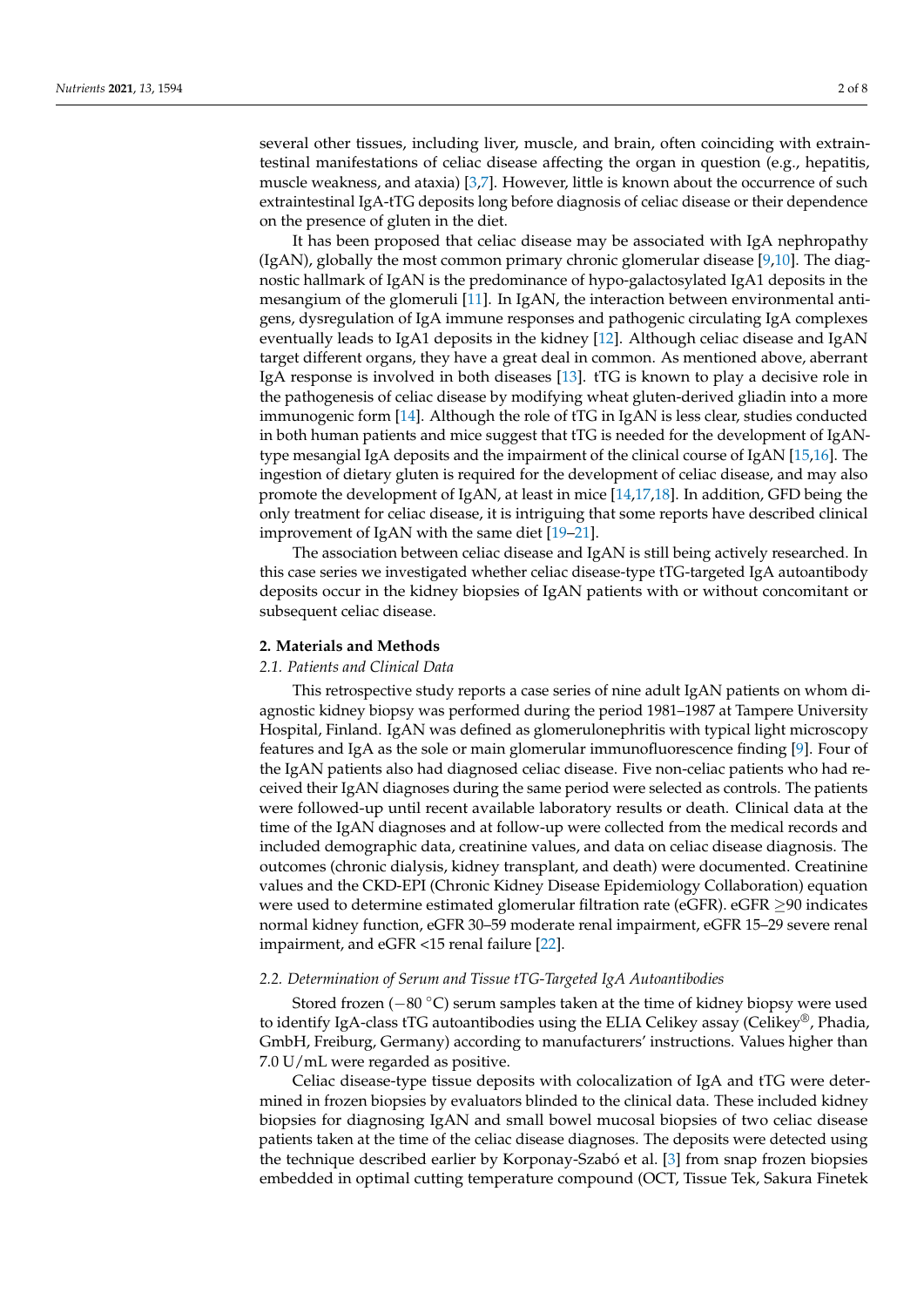Europe B.V., AJ Alphen aan den Rijn, The Netherlands). The frozen sections of 5 µm thickness were stained with fluorescein isothiocyanate (FITC)-labeled rabbit antibodies against human IgA (Dako AS, Glostrup, Denmark) at a dilution of 1:40 in phosphate buffered saline and with monoclonal mouse antibodies against tTG (CUB7402, NeoMarkers, Fremont, CA, USA), which were detected with rhodamine-conjugated anti-mouse immunoglobulin rabbit antibodies (Dako) diluted 1:200 in phosphate buffered saline.

The kidney samples were investigated for the presence of tTG and IgA. IgA deposits around the basement membrane of extraglomerular blood vessels, of the parietal layer of Bowman's capsules and of the proximal or distal tubuli in colocalization with tTG were regarded as celiac disease-type deposits. Although the glomerular capillaries also contain tTG around their basement membrane, IgA deposition on tTG within the glomeruli was not clearly discernible because all patients had extensive mesangial IgA deposits related to IgAN itself. Therefore, glomerular IgA was not taken into account for celiac disease-type deposit evaluation.

In the small bowel mucosal biopsies, subepithelial IgA deposits found on the basement membrane below the villous and crypt epithelium and around the mucosal blood vessels were regarded as celiac disease-type IgA deposits, as in non-celiac subjects small-bowel mucosa IgA is detected only inside the plasma and epithelial cells [\[3,](#page-6-2)[6\]](#page-6-4). Colocalization of IgA and tTG was regarded as celiac disease-type deposits.

#### *2.3. Ethical Considerations*

Informed consent for the study was obtained from the patients. The research protocol (E99105, R20056) was approved by the Regional Ethics Committee of Pirkanmaa Hospital District. The study protocol follows the ethical guidelines of the Declaration of Helsinki.

#### **3. Results**

By definition, all nine IgAN patients in our case series had glomerular IgA deposits characteristic of IgAN (Figure [1a](#page-3-0)). Four of the subjects were female (Table [1\)](#page-3-1). At the time of the kidney biopsy and IgAN diagnosis their median age was 34 years (range 20–50 years) and eight of them were on a normal gluten-containing diet (Table [1\)](#page-3-1). One patient (9M) with previously diagnosed celiac disease was on GFD. One patient (1F) was diagnosed with celiac disease during the same treatment episode as the diagnosis of IgAN. During follow-up two additional subjects (2M and 3M) received celiac disease diagnoses after eight and ten years respectively. At the time of celiac disease diagnoses, both of these cases had tTG-targeted autoantibodies in serum and IgA-tTG deposits in the small bowel mucosal biopsies (Figure [2\)](#page-4-0).

In the kidney biopsies, celiac disease-type deposits characterized by colocalization of IgA and tTG were detected in all three patients with both IgAN and celiac disease on a normal gluten-containing diet (Figure [1b](#page-3-0)–d, Table [1\)](#page-3-1). It is noteworthy that in two patients (2M and 3M) diagnosed with celiac disease during follow-up, the celiac diseasetype IgA-tTG autoantibody deposits were already present in the renal tissue at the time of the kidney biopsies taken eight and ten years prior to celiac disease diagnosis. In all three patients with both IgAN and celiac disease, connective tissue IgA deposits were found around both proximal and distal tubuli. Moreover, in two of these patients (1F and 3M) deposits were also seen in the periglomerular region around Bowman's capsule. Interestingly, tTG autoantibody levels in the serum taken at the time of kidney biopsy and determined retrospectively from stored samples were already elevated in all these celiac disease patients, including those subsequently diagnosed with celiac disease during follow-up (Table [1\)](#page-3-1).

Of the five IgAN patients without celiac disease, three had celiac disease-type IgA-tTG deposits around the proximal and distal tubuli in the kidney (4F, 5F, 6M) without having elevated levels of serum tTG autoantibodies at the cross-sectional serologic evaluation at diagnosis (Table [1\)](#page-3-1). Of the remaining two IgAN patients without celiac disease (7F, 8M), neither had celiac disease-type IgA-tTG deposits in the kidney. Of these patients, 7F had no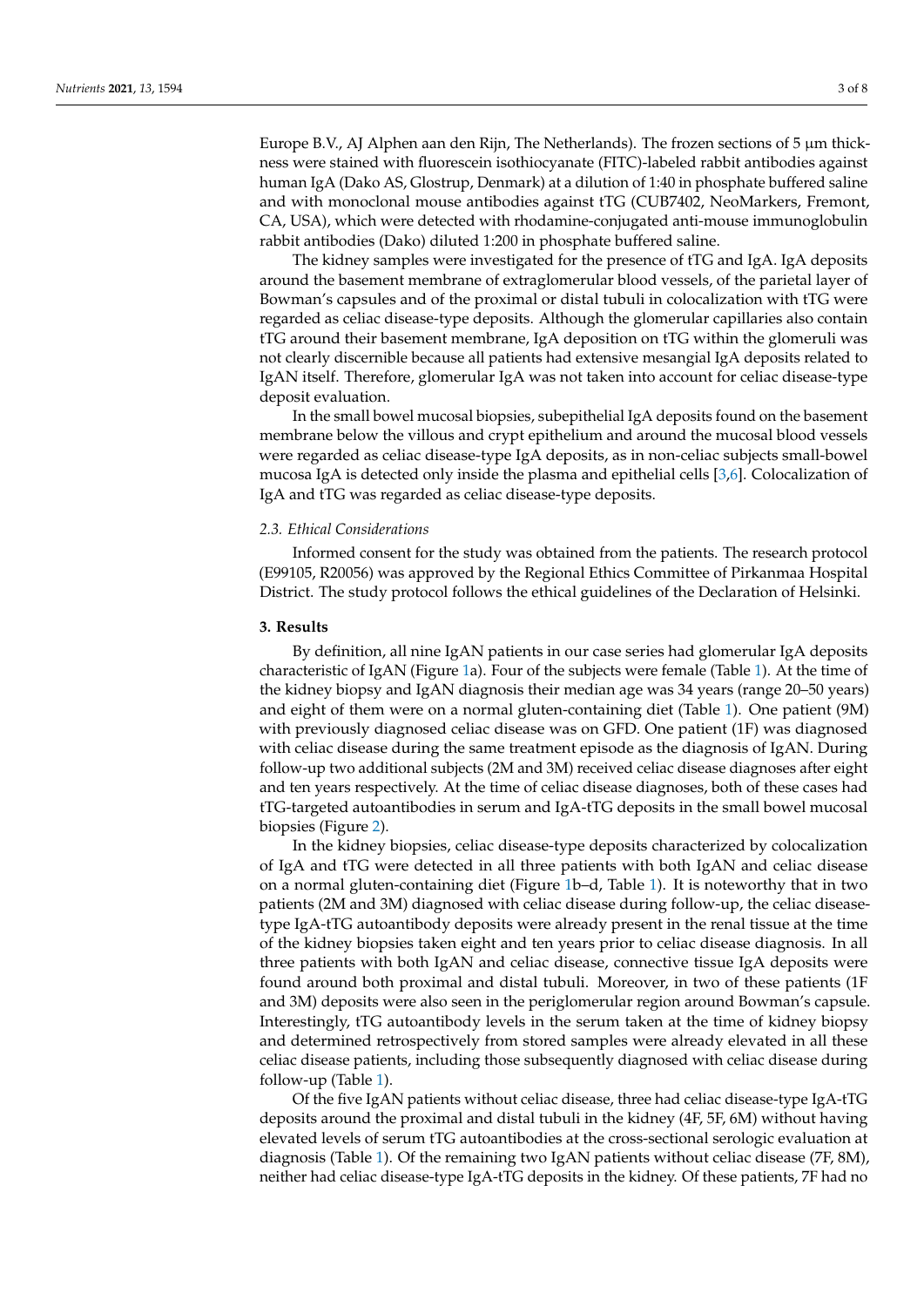serum tTG autoantibodies, while 8M had no serum sample available for analysis. Patient 9M on GFD due to earlier diagnosed celiac disease, had no celiac disease-type tTG-targeted IgA deposits in the diagnostic kidney biopsy, although serum tTG autoantibody levels were still slightly elevated.

<span id="page-3-0"></span>

Figure 1. Immunofluorescent staining for immunoglobulin A (IgA) (green) and tissue transglutaminase (tTG) (red), and their colocalization (yellow) in the renal biopsies taken at the time of the IgA nephropathy (IgAN) diagnosis. (a) In a patient patient with IgAN without celiac disease, the IgA is only found in the glomerular mesangium. No colocalization of IgA with IgAN without celiac disease, the IgA is only found in the glomerular mesangium. No colocalization of IgA and tTG is detected; (**b**) representative figure demonstrating colocalization of IgA and tTG (yellow) in the extracellular matrix around men. the renal tubuli in patients with both IgAN and celiac disease; (**c**) IgA; (**d**) tTG staining in the same specimen. Magnification 20x.

<span id="page-3-1"></span>

|                           |                  | At IgAN Diagnosis |                                      |                                            | <b>At CD Diagnosis</b>   |                                                  |                                 |                                   |                               |
|---------------------------|------------------|-------------------|--------------------------------------|--------------------------------------------|--------------------------|--------------------------------------------------|---------------------------------|-----------------------------------|-------------------------------|
| Patient/Sex               | <b>Diagnosis</b> | Age               | IgA-tTG<br>Deposits in<br>the Kidney | Serum tTG<br>Autoantibody<br>Levels (U/mL) | Age                      | Gastrointestinal<br>Symptoms and<br><b>Signs</b> | Duodenal<br>IgA-tTG<br>Deposits | Follow-Up <sup>1</sup> ,<br>Years | <b>Disease</b><br>Progression |
| On gluten containing diet |                  |                   |                                      |                                            |                          |                                                  |                                 |                                   |                               |
| 1F                        | $IgAN + CD$      | 28                | Yes                                  | >100                                       | 28                       | Malabsorption                                    | No data                         | 35                                | eGFR 17                       |
| 2M                        | $IgAN + CD$      | 35                | Yes                                  | 36                                         | 42                       | Diarrhea,<br>malabsorption                       | Yes                             | 28                                | Dialysis and<br>death         |
| 3M                        | $IgAN + CD$      | 41                | Yes                                  | >100                                       | 51                       | No symptoms <sup>2</sup>                         | Yes                             | 29                                | eGFR <sub>23</sub>            |
| $4F$                      | IgAN             | 20                | Yes                                  | 1.8                                        | $\overline{\phantom{a}}$ |                                                  |                                 | 20                                | eGFR 110                      |
| 5F                        | IgAN             | 50                | Yes                                  | 1.4                                        | $\overline{\phantom{0}}$ |                                                  |                                 | 35                                | eGFR43                        |
| 6M                        | IgAN             | 32                | Yes                                  | 0.9                                        | $\overline{\phantom{a}}$ | $\overline{\phantom{0}}$                         |                                 | 15                                | eGFR71                        |
| 7F                        | IgAN             | 28                | N <sub>0</sub>                       | 0.7                                        | $\overline{\phantom{a}}$ | $\overline{\phantom{a}}$                         |                                 | 10                                | eGFR 82                       |
| 8M                        | IgAN             | 39                | N <sub>0</sub>                       | No data                                    | $\overline{\phantom{a}}$ | $\overline{\phantom{a}}$                         |                                 | 32                                | eGFR <sub>58</sub>            |
| On a gluten-free diet     |                  |                   |                                      |                                            |                          |                                                  |                                 |                                   |                               |
| 9M                        | $IgAN + CD^3$    | 34                | N <sub>0</sub>                       | 17                                         | $<$ 34 $4$               | No data                                          | No data                         | 5                                 | Death                         |

**Table 1.** Background and follow-up data and biopsy findings among nine patients with IgA nephropathy (IgAN).

tTG deposits around the proximal and distal tubuli in the kidney (4F, 5F, 6M) without IgAN, IgA nephropathy; CD, celiac disease; tTG, tissue transglutaminase; eGFR, estimated glomerular filtration rate. tTG autoantibody function, eGFR 30–59 moderate renal impairment, eGFR 15–29 severe renal impairment and eGFR < 15 renal failure. <sup>1</sup> Started from kidney function, eGFR 30–59 moderate renal impairment, eGFR 15–29 severe renal impairment an biopsy. <sup>2</sup> Risk-group screening. <sup>3</sup> The diagnosis of CD was made before the diagnosis of IgAN and the patient followed gluten-free diet at the time of kidney biopsy. Initial serum tTG autoantibody level was not known.  $^4$  Exact time of diagnosis of CD was not known. levels higher than 7.0 U/mL were regarded as positive. eGFR ≥ 90 indicates normal kidney function, eGFR 60–89 mild loss of kidney

> The median follow-up for all patients was 28 (range 5–35) years (mean 23, standard deviation 11 for comparison). Four patients with IgAN and celiac disease were followed-up for a median 28 years (range 5–35) (mean 24, standard deviation 13 for comparison). Two of these had died and two suffered from severe loss of kidney function (eGFR 17 and 23 respectively). Five IgAN patients without celiac disease were followed-up for a median 20 years (range 10–35) (mean 22, standard deviation 11 for comparison). One had normal kidney function, two mild loss of kidney function, and two moderate renal impairment (Table 1). None of these patients required dialysis treatment. No follow-up data on serum tTG autoantibody levels were available.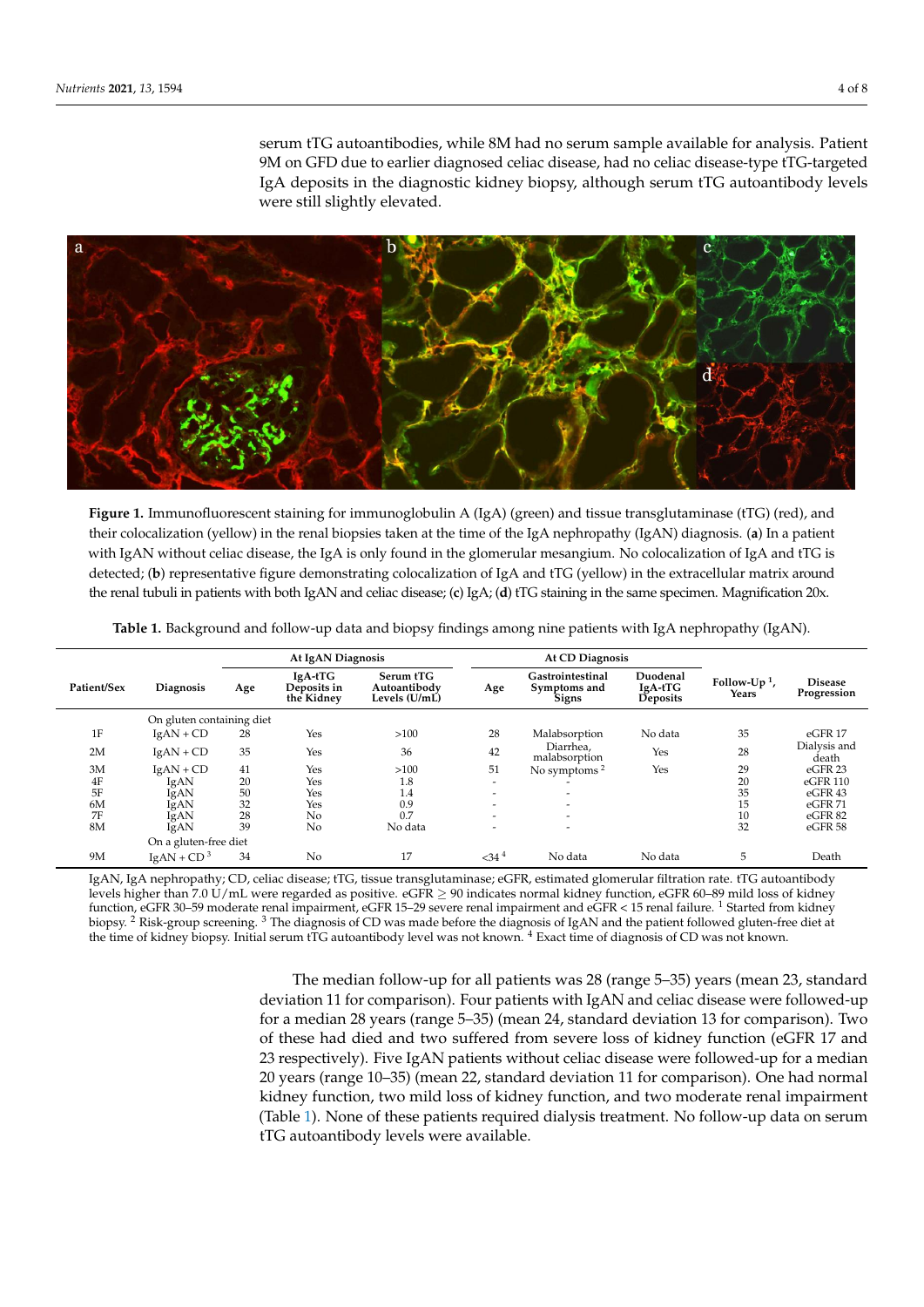<span id="page-4-0"></span>

**Figure 2.** Small bowel mucosal biopsy of a celiac disease patient at the time of diagnosis of celiac **Figure 2.** Small bowel mucosal biopsy of a celiac disease patient at the time of diagnosis of celiac disease stained for celiac disease-type IgA-tTG deposits. (**a**) Immunofluorescent staining demon-disease stained for celiac disease-type IgA-tTG deposits. (**a**) Immunofluorescent staining demonstrating the colocalization of IgA and tTG (yellow); (**b**) staining for IgA (green), and (**c**) tissue strating the colocalization of IgA and tTG (yellow); (**b**) staining for IgA (green), and (**c**) tissue transglutaminase (tTG) (red) in the same specimen. transglutaminase (tTG) (red) in the same specimen. Magnification 20x.

## **Table 1.** Background and follow-up data and biopsy findings among nine patients with IgA nephropathy (IgAN). **4. Discussion**

In this case series, we found that, during ingestion of gluten, celiac disease-type tTGtargeted IgA deposits were present in the kidney biopsies of all patients with both IgAN and celiac disease and thus our results are in line with the case report by Costa et al. [\[23\]](#page-6-21). Two of the IgAN patients with celiac disease (2M, 3M) were found to have IgA-tTG On gluten containing diet deposits in the kidney years before the diagnosis of celiac disease. Parallel deposits were also defected in the small bowel mucosal biopsies of these two patients (2M, 5M) at the<br>time of celiac disease diagnosis, but unfortunately no small bowel mucosal biopsies taken at the time of IgAN diagnosis were available for the determination of IgA-tTG deposits. However, as small bowel mucosal IgA-tTG deposits may be present prior to small bowel mucosal damage diagnostic for celiac disease [\[4\]](#page-6-6), the finding of celiac disease-type IgA-tTG  $\frac{1}{\sqrt{2}}$  is the line interesting of  $\frac{1}{\sqrt{2}}$  in the line interest  $\frac{1}{\sqrt{2}}$  is the line of  $\frac{1}{\sqrt{2}}$  is the line of  $\frac{1}{\sqrt{2}}$  is the line of  $\frac{1}{\sqrt{2}}$  is the line of  $\frac{1}{\sqrt{2}}$  is the line of  $\frac{1}{\$ deposits in the kidney is interesting and suggests that such deposits may also occur prior to celiac disease diagnosis. It must be noted, however, that both patients (2M, 3M) with IgA-tTG deposits in the kidney also had tTG autoantibodies in serum at the time of IgAN diagnosis. This would suggest that they already had celiac disease at this point, even though the clinical diagnosis of celiac disease came only later. In fact, one of these patients (3M) had tTG autoantibody levels 10 times above the cut-off and this would have been sufficient to warrant a diagnosis of celiac disease under the current guidelines [\[24\]](#page-6-22). In any case, as patient 9M with diagnosed celiac disease and already on a GFD at the time of kidney biopsy did not have celiac disease-type IgA-tTG deposits in the kidney, this would suggest that these deposits may be gluten-dependent. The fact that this patient **4. Discussion** had circulating tTG autoantibodies in low concentrations casts doubt on the strictness may disappear from the extraintestinal organs even before the complete clearance of autoantibodies from circulation. also detected in the small bowel mucosal biopsies of these two patients (2M, 3M) at the of the diet in this patient but may also suggest that these celiac disease-type deposits

In our study the IgA-tTG deposits in the kidney were not specific to celiac disease patients since they were also found in three non-celiac IgAN patients without serum tTG autoantibodies. Although no data is available on the presence of extraintestinal IgAtTG deposits in seronegative celiac disease, such patients have been reported to have such deposits in the small bowel mucosa [\[6\]](#page-6-4). Unfortunately, no small bowel mucosal specimens taken at the time of IgAN diagnosis were available for determination of mucosal morphology and IgA-tTG deposits, and therefore we cannot be certain whether these IgAN patients with IgA-tTG deposits in the kidney were indeed antibody-negative celiac disease patients. Moreover, serum samples or small bowel mucosal biopsies during follow-up were not collected and thus it cannot be ascertained whether these individuals developed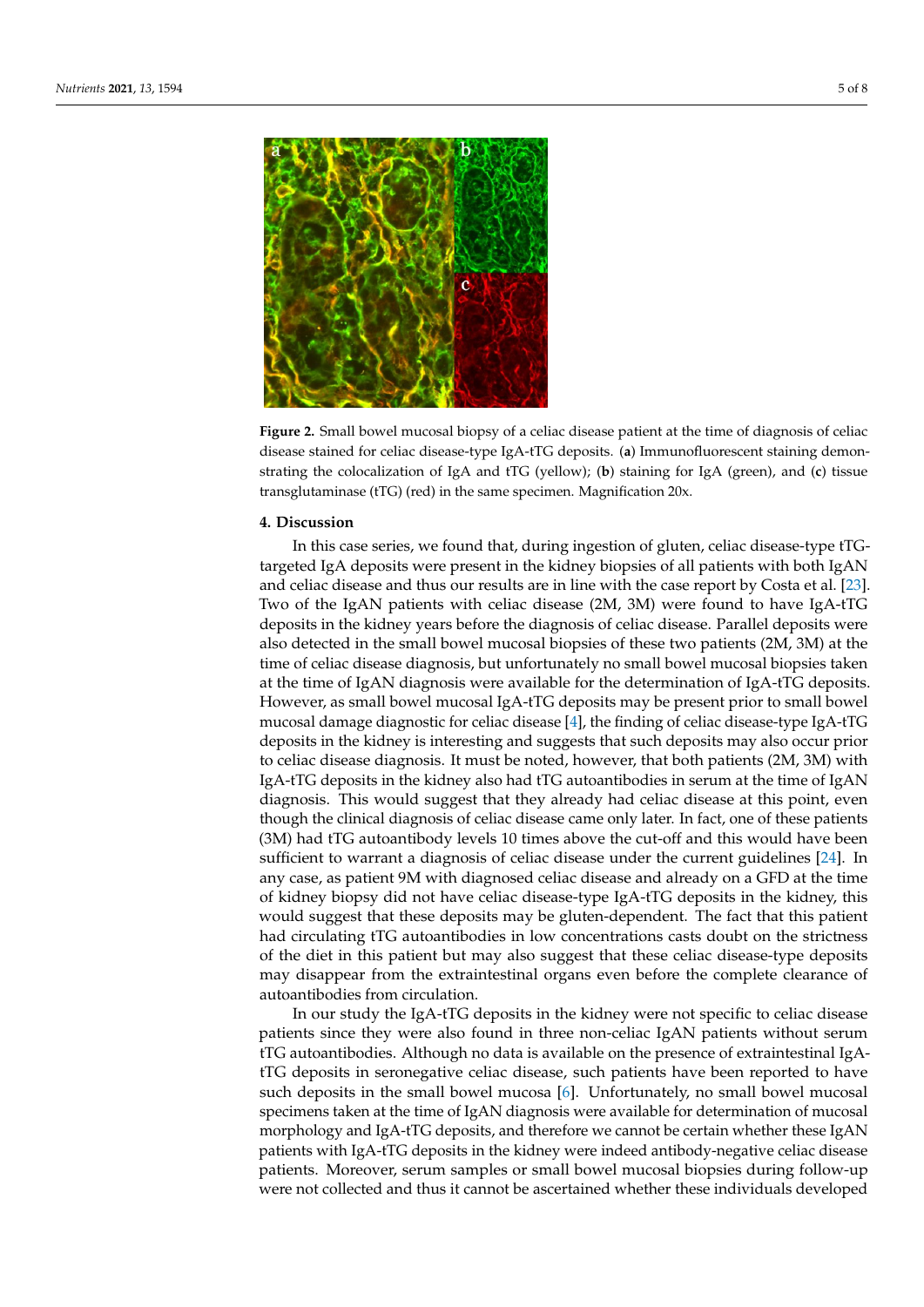celiac disease later. However, it is interesting that our earlier studies describe small bowel inflammation and stress in IgAN in the absence of celiac disease [\[25](#page-7-0)[,26\]](#page-7-1). Furthermore, increased immune reactivity to dietary antigens, including gluten, has been suggested among IgAN patients even without overt dietary intolerance [\[20,](#page-6-23)[27\]](#page-7-2). Intestinal IgA-tTG deposits have been reported in patients without celiac disease and also in a patient with gluten ataxia, in whom the deposits were also found in the brain [\[7](#page-6-5)[,28\]](#page-7-3). Hence the renal IgAtTG deposits in IgAN patients without celiac disease could indicate a similar phenomenon. It is possible that the colocalization of IgA-tTG deposits in the kidney among IgAN patients with celiac disease is a familiar antigen-antibody interaction, while that among patients with IgAN reflects another type of molecular phenomenon related, for instance, to increased expression of tTG in the renal biopsies of IgAN patients [\[16\]](#page-6-15).

In our study the patients with IgAN and celiac disease seemed to have worse outcomes of IgAN than did the patients with IgAN only. This finding is interesting in the light of our earlier study and the Swedish study by Rehnberg and co-workers showing that prognosis in IgAN may be poorer with concomitant comorbid bowel disease [\[29,](#page-7-4)[30\]](#page-7-5). However, given the small number of patients and the fact that several factors affected the outcome of IgAN patients [\[31\]](#page-7-6), conclusions concerning the renal survival of IgAN patients with celiac disease cannot be drawn on the basis of our data. Additionally, the follow-up of IgAN patients with celiac disease was longer, which may likewise affect this finding. In any case, the impact of the celiac disease-type IgA-tTG deposits in the kidney seemed not to be related to renal function or outcome, as also suggested by earlier findings of IgA in the kidneys of celiac disease patients without any renal problems [\[32\]](#page-7-7).

To conclude, tTG-targeted IgA deposits were found in the kidney biopsies of glutenconsuming IgAN patients with or without known celiac disease. The significance of this interesting finding remains open and therefore in the future larger studies, preferably with more data on small bowel histochemistry and regular follow-up serology for tTG antibodies, are needed to investigate the association between celiac disease and IgAN in greater detail.

**Author Contributions:** Conceptualization and methodology, R.N., I.K.-S., J.M., S.M., K.K. and K.L. (Katri Lindfors); formal analysis and investigation, R.N., I.K.-S., K.L.(Kaija Laurila), H.H., O.N., K.K. and K.L. (Katri Lindfors); writing—original draft preparation, R.N. and K.L. (Katri Lindfors); writing—review and editing, R.N., I.K.-S., K.L. (Kaija Laurila), H.H., O.N., J.M., S.M., K.K. and K.L. (Katri Lindfors); supervision, J.M., S.M., K.K. and K.L. (Katri Lindfors); funding acquisition, R.N., K.K. and K.L. (Katri Lindfors). All authors have read and agreed to the published version of the manuscript.

**Funding:** This study was supported by the Competitive State Research Financing of the Expert Responsibility Area of Tampere University Hospital, the Academy of Finland, the Sigrid Jusélius Foundation, the Finnish Celiac Society, Tampere University Doctoral School, the Finnish Kidney and Liver Association, research grants NKFI 120392 from the Hungarian National Research, Development and Innovation Fund and the GINOP-2.3.2-15-2016-00015 and Interreg Danube DTP571 CD SKILLS projects, co-financed by the European Union and the Hungarian State.

**Institutional Review Board Statement:** The study was conducted according to the guidelines of the Declaration of Helsinki, and approved by the Ethics Committee of Pirkanmaa Hospital District (protocol codes E99105, R20056).

**Informed Consent Statement:** Informed consent was obtained from the subjects involved in the study or the Ethics Committee of Pirkanmaa Hospital District in cases of deceased patients.

**Data Availability Statement:** The data are not publicly available due to ethical and privacy reasons.

**Acknowledgments:** The valuable work of Ole Wirta (MD, PhD), Suvi Kalliokoski (PhD), Immo Rantala (PhD), and Johannes Valkonen is greatly appreciated.

**Conflicts of Interest:** The authors declare no conflict of interest. The funders had no role in the design of the study; in the collection, analyses, or interpretation of data; in the writing of the manuscript, or in the decision to publish the results.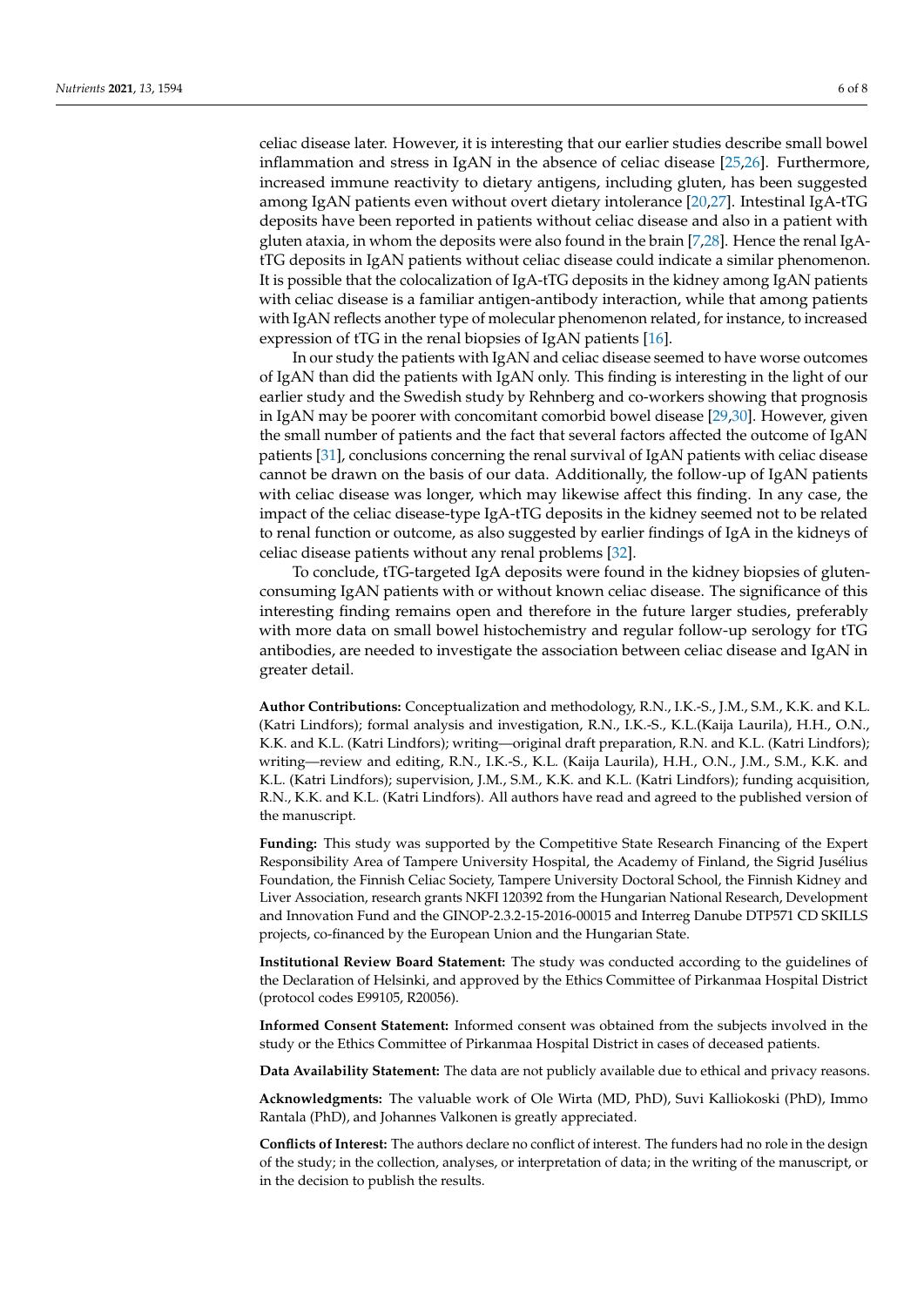#### **References**

- <span id="page-6-0"></span>1. Lindfors, K.; Ciacci, C.; Kurppa, K.; Lundin, K.E.A.; Makharia, G.K.; Mearin, M.L.; Murray, J.A.; Verdu, E.F.; Kaukinen, K. Coeliac disease. *Nat. Rev. Dis. Primers* **2019**, *5*, 3. [\[CrossRef\]](http://doi.org/10.1038/s41572-018-0054-z)
- <span id="page-6-1"></span>2. Dieterich, W.; Ehnis, T.; Bauer, M.; Donner, P.; Volta, U.; Riecken, E.O.; Schuppan, D. Identification of tissue transglutaminase as the autoantigen of celiac disease. *Nat. Med.* **1997**, *3*, 797–801. [\[CrossRef\]](http://doi.org/10.1038/nm0797-797) [\[PubMed\]](http://www.ncbi.nlm.nih.gov/pubmed/9212111)
- <span id="page-6-2"></span>3. Korponay-Szabó, I.R.; Halttunen, T.; Szalai, Z.; Laurila, K.; Király, R.; Kovács, J.B.; Fésüs, L.; Mäki, M. In vivo targeting of intestinal and extraintestinal transglutaminase 2 by coeliac autoantibodies. *Gut* **2004**, *53*, 641–648. [\[CrossRef\]](http://doi.org/10.1136/gut.2003.024836)
- <span id="page-6-6"></span>4. Koskinen, O.; Collin, P.; Korponay-Szabo, I.; Salmi, T.; Iltanen, S.; Haimila, K.; Partanen, J.; Mäki, M.; Kaukinen, K. Glutendependent small bowel mucosal transglutaminase 2–specific IgA deposits in overt and mild enteropathy coeliac disease. *J. Pediatr. Gastroenterol. Nutr.* **2008**, *47*, 436–442. [\[CrossRef\]](http://doi.org/10.1097/MPG.0b013e31817b6dec) [\[PubMed\]](http://www.ncbi.nlm.nih.gov/pubmed/18852635)
- <span id="page-6-3"></span>5. Kaukinen, K.; Peräaho, M.; Collin, P.; Partanen, J.; Woolley, N.; Kaartinen, T.; Nuutinen, T.; Halttunen, T.; Mäki, M.; Korponay-Szabo, I. Small-bowel mucosal transglutaminase 2-specific IgA deposits in coeliac disease without villous atrophy: A prospective and randomized clinical study. *Scand. J. Gastroenterol.* **2005**, *40*, 564–572. [\[CrossRef\]](http://doi.org/10.1080/00365520510023422) [\[PubMed\]](http://www.ncbi.nlm.nih.gov/pubmed/16036509)
- <span id="page-6-4"></span>6. Salmi, T.T.; Collin, P.; Korponay-Szabó, I.R.; Laurila, K.; Partanen, J.; Huhtala, H.; Király, R.; Lorand, L.; Reunala, T.; Mäki, M.; et al. Endomysial antibody-negative coeliac disease: Clinical characteristics and intestinal autoantibody deposits. *Gut* **2006**, *55*, 1746–1753. [\[CrossRef\]](http://doi.org/10.1136/gut.2005.071514)
- <span id="page-6-5"></span>7. Hadjivassiliou, M.; Mäki, M.; Sanders, D.S.; Williamson, C.A.; Grünewald, R.A.; Woodroofe, N.M.; Korponay-Szabó, I.R. Autoantibody targeting of brain and intestinal transglutaminase in gluten ataxia. *Neurology* **2006**, *66*, 373–377. [\[CrossRef\]](http://doi.org/10.1212/01.wnl.0000196480.55601.3a) [\[PubMed\]](http://www.ncbi.nlm.nih.gov/pubmed/16476935)
- <span id="page-6-7"></span>8. Agardh, D.; Lynch, K.; Brundin, C.; Ivarsson, S.A.; Lernmark, Å.; Cilio, C.M. Reduction of tissue transglutaminase autoantibody levels by gluten-free diet is associated with changes in subsets of peripheral blood lymphocytes in children with newly diagnosed coeliac disease. *Clin. Exp. Immunol.* **2006**, *144*, 67–75. [\[CrossRef\]](http://doi.org/10.1111/j.1365-2249.2006.03036.x) [\[PubMed\]](http://www.ncbi.nlm.nih.gov/pubmed/16542367)
- <span id="page-6-8"></span>9. Collin, P.; Syrjänen, J.; Partanen, J.; Pasternack, A.; Kaukinen, K.; Mustonen, J. Celiac disease and HLA DQ in patients with IgA nephropathy. *Am. J. Gastroenterol.* **2002**, *97*, 2572–2576. [\[CrossRef\]](http://doi.org/10.1111/j.1572-0241.2002.06025.x)
- <span id="page-6-9"></span>10. Welander, A.; Sundelin, B.; Fored, M.; Ludvigsson, J.F. Increased risk of IgA nephropathy among individuals with celiac disease. *J. Clin. Gastroenterol.* **2013**, *47*, 678–683. [\[CrossRef\]](http://doi.org/10.1097/MCG.0b013e318284792e)
- <span id="page-6-10"></span>11. Wyatt, R.J.; Julian, B.A. IgA nephropathy. *N. Engl. J. Med.* **2013**, *368*, 2402–2414. [\[CrossRef\]](http://doi.org/10.1056/NEJMra1206793) [\[PubMed\]](http://www.ncbi.nlm.nih.gov/pubmed/23782179)
- <span id="page-6-11"></span>12. Pouria, S.; Barratt, J. Secondary IgA nephropathy. *Semin. Nephrol.* **2008**, *28*, 27–37. [\[CrossRef\]](http://doi.org/10.1016/j.semnephrol.2007.10.004) [\[PubMed\]](http://www.ncbi.nlm.nih.gov/pubmed/18222344)
- <span id="page-6-12"></span>13. Papista, C.; Berthelot, L.; Monteiro, R.C. Dysfunctions of the Iga system: A common link between intestinal and renal diseases. *Cell. Mol. Immunol.* **2011**, *8*, 126–134. [\[CrossRef\]](http://doi.org/10.1038/cmi.2010.69)
- <span id="page-6-13"></span>14. Di Sabatino, A.; Vanoli, A.; Giuffrida, P.; Luinetti, O.; Solcia, E.; Corazza, G.R. The function of tissue transglutaminase in celiac disease. *Autoimmun. Rev.* **2012**, *11*, 746–753. [\[CrossRef\]](http://doi.org/10.1016/j.autrev.2012.01.007)
- <span id="page-6-14"></span>15. Berthelot, L.; Papista, C.; Maciel, T.T.; Biarnes-Pelicot, M.; Tissandie, E.; Wang, P.H.M.; Tamouza, H.; Jamin, A.; Bex-Coudrat, J.; Gestin, A.; et al. Transglutaminase is essential for IgA nephropathy development acting through IgA receptors. *J. Exp. Med.* **2012**, *209*, 793–806. [\[CrossRef\]](http://doi.org/10.1084/jem.20112005)
- <span id="page-6-15"></span>16. Ikee, R.; Kobayashi, S.; Hemmi, N.; Saigusa, T.; Namikoshi, T.; Yamada, M.; Imakiire, T.; Kikuchi, Y.; Suzuki, S.; Miura, S. Involvement of transglutaminase-2 in pathological changes in renal disease. *Nephron Clin. Pract.* **2007**, *105*, c139–c146. [\[CrossRef\]](http://doi.org/10.1159/000098646) [\[PubMed\]](http://www.ncbi.nlm.nih.gov/pubmed/17228174)
- <span id="page-6-16"></span>17. Coppo, R.; Mazzucco, G.; Martina, G.; Roccatello, D.; Amore, A.; Novara, R.; Bargoni, A.; Piccoli, G.; Sena, L.M. Gluten-induced experimental IgA glomerulopathy. *Lab. Investig.* **1989**, *60*, 499–506.
- <span id="page-6-17"></span>18. Papista, C.; Lechner, S.; Ben Mkaddem, S.; LeStang, M.B.; Abbad, L.; Bex-Coudrat, J.; Pillebout, E.; Chemouny, J.M.; Jablonski, M.; Flamant, M.; et al. Gluten exacerbates IgA nephropathy in humanized mice through gliadin–CD89 interaction. *Kidney Int.* **2015**, *88*, 276–285. [\[CrossRef\]](http://doi.org/10.1038/ki.2015.94)
- <span id="page-6-18"></span>19. Ludvigsson, J.F.; Bai, J.C.; Biagi, F.; Card, T.R.; Ciacci, C.; Ciclitira, P.J.; Green, P.H.R.; Hadjivassiliou, M.; Holdoway, A.; van Heel, D.A.; et al. Diagnosis and management of adult coeliac disease: Guidelines from the British Society of Gastroenterology. *Gut* **2014**, *63*, 1210–1228. [\[CrossRef\]](http://doi.org/10.1136/gutjnl-2013-306578)
- <span id="page-6-23"></span>20. Coppo, R.; Amore, A.; Roccatello, D. Dietary antigens and primary immunoglobulin A nephropathy. *J. Am. Soc. Nephrol.* **1992**, *2*, S173–S180. [\[CrossRef\]](http://doi.org/10.1681/ASN.V210s173)
- <span id="page-6-19"></span>21. Koivuviita, N.; Tertti, R.; Heiro, M.; Metsärinne, K. A case report: A patient with IgA nephropathy and coeliac disease. Complete clinical remission following gluten-free diet. *NDT Plus* **2009**, *2*, 161–163. [\[CrossRef\]](http://doi.org/10.1093/ndtplus/sfn205) [\[PubMed\]](http://www.ncbi.nlm.nih.gov/pubmed/25949317)
- <span id="page-6-20"></span>22. Levin, A.; Stevens, P.E.; Bilous, R.W.; Coresh, J.; de Francisco, A.L.M.; de Jong, P.E.; Griffith, K.E.; Hemmelgarn, B.R.; Iseki, K.; Lamb, E.J.; et al. Kidney Disease: Improving Global Outcomes (KDIGO) CKD Work Group. KDIGO 2012 Clinical Practice Guideline for the Evaluation and Management of Chronic Kidney Disease. *Kidney Int. Suppl.* **2013**, *3*, 1–150. [\[CrossRef\]](http://doi.org/10.1038/kisup.2012.73)
- <span id="page-6-21"></span>23. Costa, S.; Currò, G.; Pellegrino, S.; Lucanto, M.C.; Tuccari, G.; Ieni, A.; Visalli, G.; Magazzù, G.; Santoro, D. Case report on pathogenetic link between gluten and IgA nephropathy. *BMC Gastroenterol.* **2018**, *18*, 64. [\[CrossRef\]](http://doi.org/10.1186/s12876-018-0792-0) [\[PubMed\]](http://www.ncbi.nlm.nih.gov/pubmed/29769033)
- <span id="page-6-22"></span>24. Husby, S.; Koletzko, S.; Korponay-Szabó, I.; Kurppa, K.; Mearin, M.L.; Ribes-Koninckx, C.; Shamir, R.; Troncone, R.; Auricchio, R.; Castillejo, G.; et al. European Society Paediatric Gastroenterology, Hepatology and Nutrition Guidelines for Diagnosing Coeliac Disease 2020. *J. Pediatr. Gastroenterol. Nutr.* **2020**, *70*, 141–156. [\[CrossRef\]](http://doi.org/10.1097/MPG.0000000000002497)